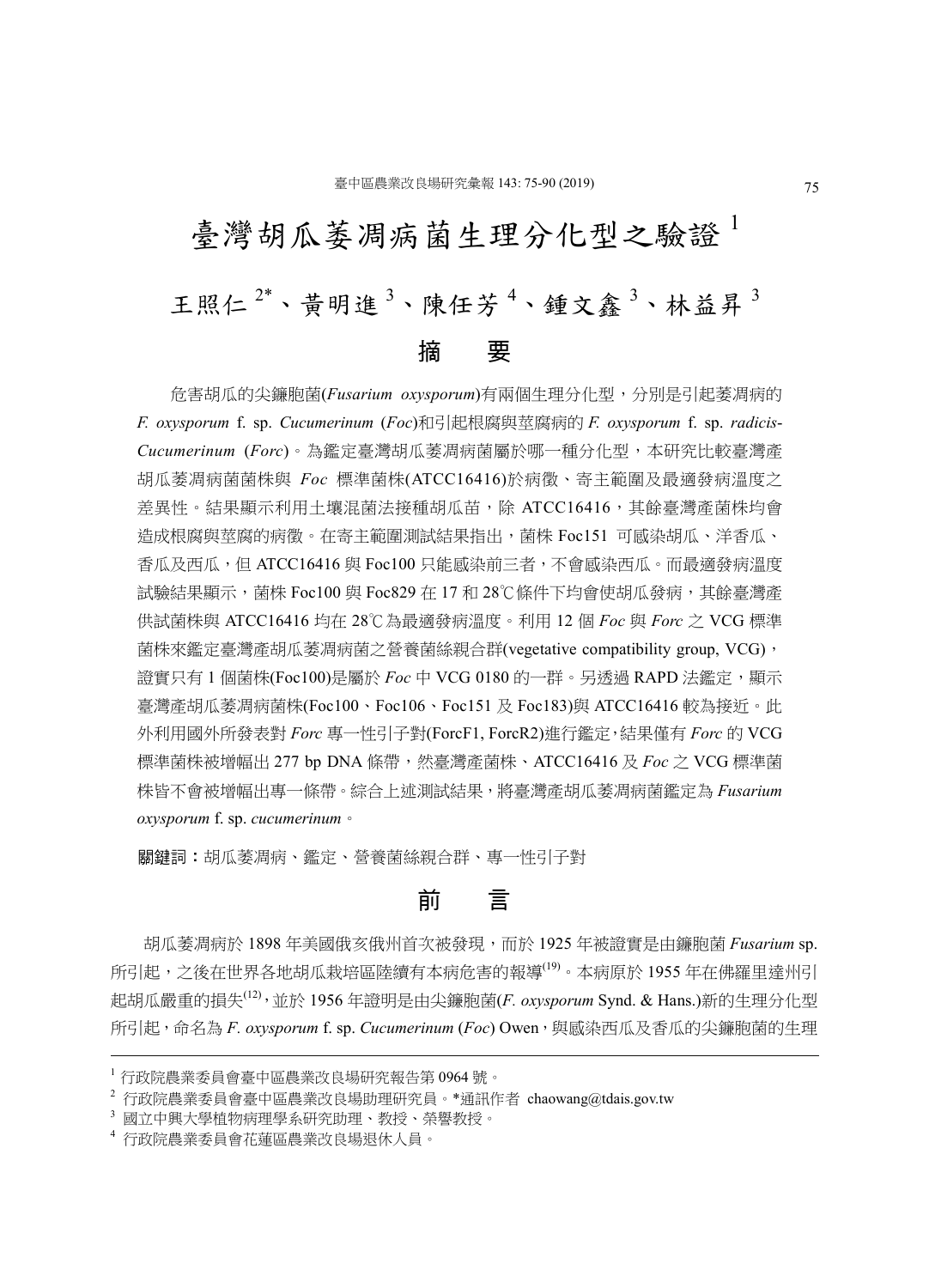分化型有所區別(13)。本病害為一嚴重的維管束病害,可危害胡瓜的各生長期,引起幼苗猝倒;於 成株則引起葉片黃化蔘凋,在根部與萃部的維管束組織有褐化現象,後期導致全株死亡;此外常引 起罹病株之根系發育不良,支根少,但未有腐爛病徵<sup>(4,7,12)</sup>,另被感染後之胡瓜植株可延伸至 6~8 個莖節(12)。然 Vakalounakis 氏(18)在調查溫室胡瓜萎凋病害時,除觀察到罹病胡瓜維管束褐化與萎 凋病徵外,亦觀察到罹病植株產生根腐與萃腐(root and stem rot)的病徵,故將引起此種病徵之病原 命名為 *F. oxysporum* f. sp. *radicis*-*cucumerinum* (*Forc*)Vakalounakis。前人研究指出,除病徵外,區 別 *Foc* 與 *Forc* 還包括寄主範圍與最適發病溫度之差異;以剪根接種 *Foc* 可引起胡瓜與洋香瓜幼苗 之發病率分別達 38~100%與 65~100%, 具強毒性, 此外亦可感染西瓜幼苗引起 6~33%的發病率<sup>(12,22)</sup>; 而 *Forc* 則對胡瓜以外之洋香瓜、西瓜及絲瓜等幼苗具致病性,發病率約介於 50~75%之間(15)。於 最適發病溫度方面,*Foc* 之最適溫度為 29℃,*Forc* 之最適溫為 17℃(18)。然以病徵、寄主範圍及最 適發病溫度區分由 *F. oxysporum* 所引起萎凋病的生理分化型,仍十分不完整。利用營養體親和性試 驗(vegetative compatibility tests)與逢機增幅多形性 DNA (random amplification of polymorphic DNA, RAPD)可用來區別萎凋病菌 *F. oxysproum* 之不同生理分化型(15,20)。Katan 與 Primo 兩氏(6)曾報告 *Foc* 與*Forc*分屬於不同的營養體親和群(vegetative compatibility group, VCG),其中*Foc*包含VCG 0180、 0181、0182 及 0183 四個群,而 *Forc* 則是 VCG 0260 與 0261 兩群。另 Vakalounakis 與 Fragkiadakis 兩氏(19)指出,*Foc* 與 *Forc* 之 RAPD 結果證實兩者屬於不同的親源分支。近來 Lievens 氏等人(9)更設 計專一性引子對,提高了區別 *Foc* 與 *Forc* 靈敏度。

 在臺灣田間,由 *F. oxysporum* 所引起的胡瓜萎凋病相當嚴重,已成為田間栽種胡瓜之主要限制 因子,然針對病原菌相關研究,僅 Lin 與 Chang 氏於 1980 年的研究,將病原菌初步鑑定為 *F. oxysporu*m f. sp. *cucumerinum* (7),爾後未有其他進一步的相關研究報告。近來筆者於田間調查胡瓜 病害時,觀察到受萎凋病菌感染的胡瓜幼苗在一星期內即產生猝倒病徵,且根部與莖基部維管束有 褐變現象;而成株受到感染後,則出現半側黃化萎凋,維管束褐變,最後整株萎凋死亡的典型病徵。 此外,田間罹病株除了萎凋病徵外,亦出現莖腐與根腐的病徵,與 Vakalounakis 氏(18)所描述由 *Forc* 所造成的胡瓜根腐與萃腐病徵類似。為釐清引起臺灣胡瓜萎凋病之病原種類,本研究目的依據前人 鑑定 *Foc* 與 *Froc* 之方法,即透過接種後的病徵、寄主範圍、最適發病溫度、VCG、RAPD 及胡瓜 萎凋病專一性引子對等方式,確定臺灣產胡瓜萎凋病菌之分化型。

# 材料與方法

#### 一、供試菌株來源與培養條件

 自田間採集胡瓜萎凋病罹病植株組織,經表面消毒並以無菌水進行漂洗,再去除多餘水分後, 置於 1.5%水瓊脂(water agar, WA)培養基及五氯硝苯蛋白腖瓊脂(pentachloronitrobenzene peptone agar, PCNB)培養基進行組織分離。經單孢分離培養於馬鈴薯葡萄糖瓊脂(potato dextrose agar, PDA) 斜面培養基上,生長 14 天後刮取其分生孢子,製備孢子懸浮液供病原性檢定之用。本研究所使用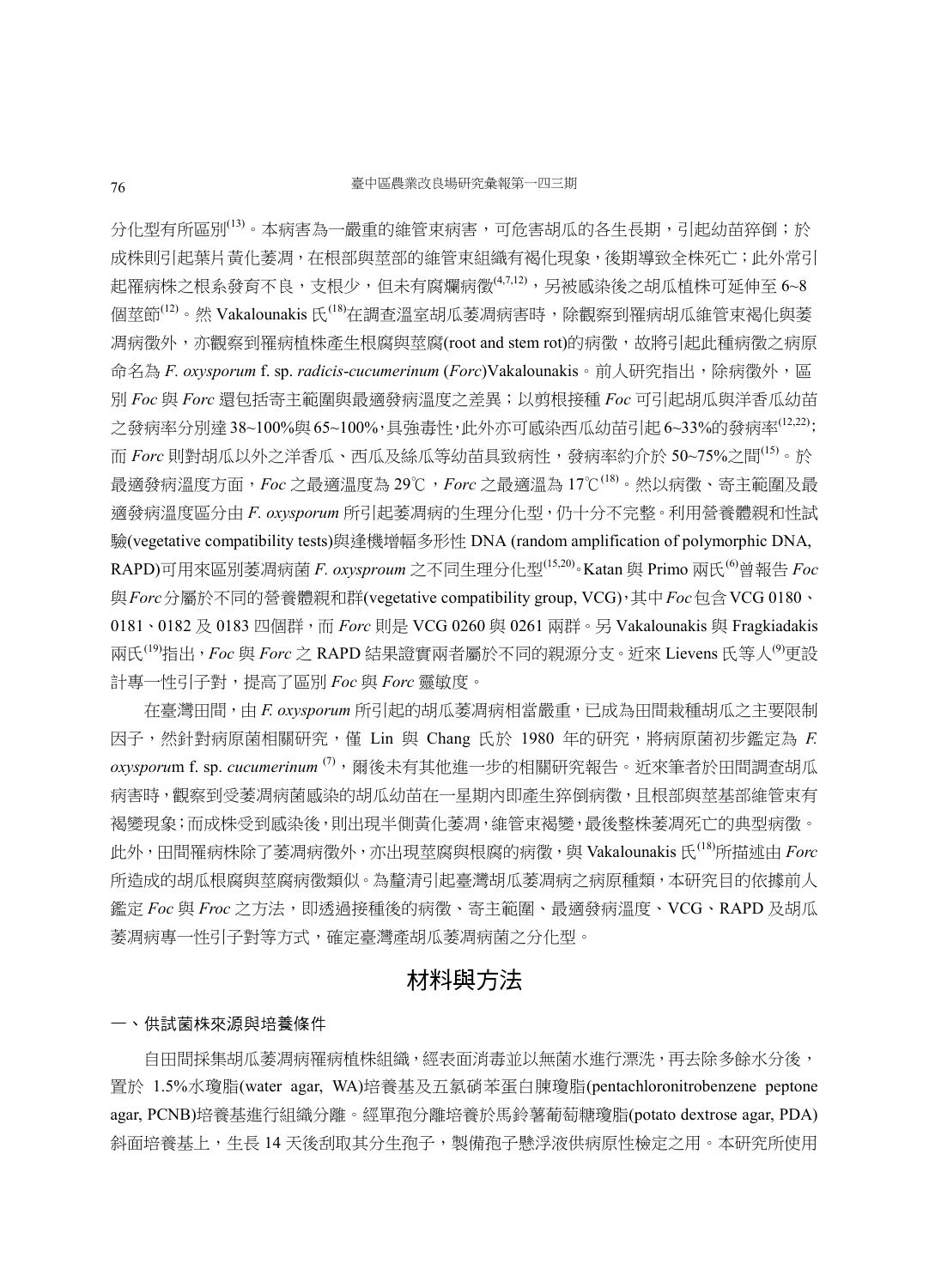之 7 株胡瓜萎凋病菌供試菌株,是由南投(Foc100、Foc143、Foc151、及 Foc917)、嘉義(Foc105、 Foc183、Foc829)及屏東(Foc106)等地區的罹病植株中分離得到;此外,本研究亦使用絲瓜萎凋病菌 菌株 Fol-529 與香瓜蔓割病菌菌株 Fom-05 作為對照分析用(表一)。經剪根接種與溫室混菌土接種試 驗後,確定皆有病原性且都會產生與田間相同萎凋病徵。加上購自美國菌種保存中心(American Type Culture Collection, ATCC)之 *Foc* 標準菌株(ATCC 16416),以及 *Foc* 和 *Forc* 的營養體配對群標準菌 株(VCG testers)為本研究主要供試菌株(表二)。各菌株另培養於PDA平板,5天後切取其菌絲尖端(直 徑約 0.5 cm)的菌絲塊,隨後置於含有砂管瓊脂培養基(含 1% Water agar 與 10%砂土)的螺旋試管(長 12 cm,直徑 1.5 cm)內以進行保存。

表一、本研究之供試尖鐮胞菌菌株來源

| Table 1. Sources of isolates of Fusarium oxysporum in this study |  |  |
|------------------------------------------------------------------|--|--|

| Isolate        | Host     | Symptom <sup>1</sup> | Location          | Isolation date |
|----------------|----------|----------------------|-------------------|----------------|
| $Foc-100$      | Cucumber | <b>RSR</b>           | Pu Li/Nan Tou     | 1998           |
| $Foc-151$      | Cucumber | <b>RSR</b>           | Pu Li/Nan Tou     | 2003/7         |
| Foc-183        | Cucumber | <b>RSR</b>           | Jhong Pu/ Jia Yi  | 2005/3         |
| Foc-829        | Cucumber | <b>RSR</b>           | Wu Feng/Taichung  | 2005/9         |
| Foc-143        | Cucumber | W                    | Jhong Pu/Jia Yi   | 2003/5         |
| Foc-917        | Cucumber | W                    | Yu Chi/Nan Tou    | 2004/10        |
| Foc-105        | Cucumber | $-2$                 | Zhu Oi/Jia Yi     | 1997/12        |
| Foc-106        | Cucumber |                      | Li Gang/Bing Dong | 1997/12        |
| ATCC $16416^3$ | Cucumber |                      | Florida           |                |
| Fol-529        | Loofah   |                      | Pu Li/Nan Tou     | 2005           |
| Fom-5          | Melon    |                      | Taichung/Da Li    | 2005           |

<sup>1</sup> RSR = Root and stem rot of field diseased cucumber plants; W = Wilt of field diseased cucumber plants. <sup>2</sup> No data.

<sup>3</sup> It was from American Type Culture Collection (ATCC).

#### 二、菌株之病原性和寄主範圍測定

### (一)、供試植物的培養

 供試植物的種子,包括購自農友種苗公司的胡瓜[*Cucumis sativus*,萬吉(Vantage)]、洋香瓜[ *C. melo* subsp. *melo*'Cantalupensis group',秋香(Autumn Favor)]、香瓜[*C. melo* subsp. *melo*'Conomom group', 銀輝(Silver Light)]與西瓜 [ Citrullus lanatus, 富寶二號(Empire No.2)] 和中興大學植病系 土壤傳播性作物病害研究室保存的「水蛙窟白('Whiteloofah-SWK')」絲瓜(*Luffa cylindrica*)種子,以 流水催芽 12~24 hrs (依作物種類而有所差別),待胚根長出後,將其移植於盛有泥炭土(peat moss, TKS 2 Istant)和珍珠石(perlite)混合物(3:1,v/v)的穴盤(50 或 60 格,每格直徑 5 cm,深 5 cm)中育 苗,待幼苗長出 1~2 片真葉後備用。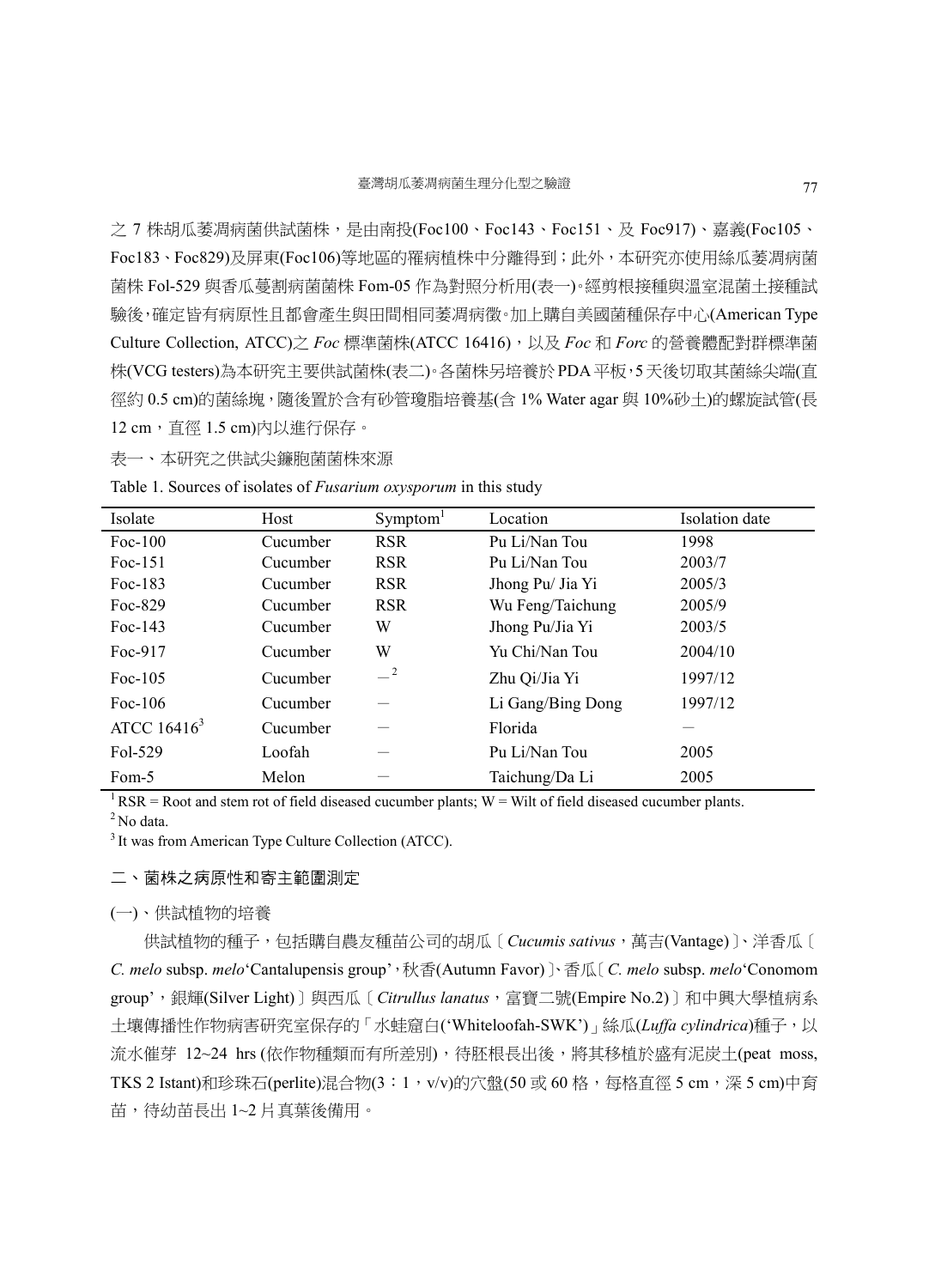#### 78 臺中區農業改良場研究彙報第一四三期

#### 表二、購自 ATCC 的胡瓜萎凋病菌之營養體配對群標準菌株

Table 2. Vegetative compatibility group testers of the Fusarium wilt pathogen on cucumber obtained from ATCC

| VCG tester | ATCC number | Phenotype <sup>1</sup> | Description <sup>2</sup> | Isolation <sup>3</sup> |
|------------|-------------|------------------------|--------------------------|------------------------|
| 0260       | 204369      | Nit M                  | Forc                     | $AFu-14A/4$            |
|            | 204370      | Nit M                  | Forc                     | $AFu-15B/2$            |
| 0261       | 204371      | Nit M                  | Forc                     | $AFu-4C/8$             |
|            | 204372      | nit 1                  | Forc                     | $AFu-4C/9$             |
| 0180       | 204373      | Nit M                  | Foc                      | FOCU-56L/12            |
|            | 204374      | Nit M                  | Foc                      | <b>FOCU-57N/18</b>     |
| 0181       | 204375      | Nit M                  | Foc                      | <b>NETH 10782A/2</b>   |
|            | 204376      | Nit M                  | Foc                      | <b>NETH 10782A/5</b>   |
| 0182       | 204377      | Nit M                  | Foc                      | ATCC 36332B/1          |
|            | 204378      | nit 1                  | Foc                      | ATCC 36332B/2          |
| 0183       | 204379      | Nit M                  | Foc                      | $FOC-1A/1$             |
|            | 204380      | Nit M                  | Foc                      | $FOC-1A/4$             |

<sup>1</sup> The three phenotypic classes recovered from *F. oxysporum* presumably reflect mutations in a nitrate structural locus (*nit* 1), a nitrate-assimilation pathway-specific regulatory locus (*nit* 3), and one of five loci that affect the assembly of a molybdenum-containing cofactor necessary for nitrate reductase activity (Nit M)(compiled from Garrett and Amy (1978) and Marzluf (1981) on the basis of analysis of mutants from *Aspergillus nidulans* and *Neurospora crassa*). 2 *Forc*=*Fusarium oxysporum* f. sp. *radicis*-*cucumerinum*; *Foc*=*Fusarium oxysporum* f. sp. *cucumerinum*

<sup>3</sup> The parental isolates of VCG testers of the Fusarium wilt pathogen on cucumber.

## (二)、接種方式

供試植株以流水去除殘留於根上之栽培介質去除乾淨後,將培養於 PDA 斜面 2~3 週的供試菌 株(Foc100、Foc151 及 ATCC16416),以無菌水洗下孢子並用雙層 mirocloth 過濾,稀釋配製成孢子 懸浮液(1.0~5.0×10 $^5$  spores/ ml),將供試植株浸泡於孢子懸浮液中,同時剪斷根部 1/3~1/2 的長度, 持續浸泡中 20~30 mins,完成接種動作。接種完畢的植株移植於 13 cm 的栽培盆中,盆内僅含有珍 珠石(perlite),每處理 2 重複,每重複 4 株,定期觀察病勢發展並記錄其發病度,調查後再從接種 之植株分離萎凋病病原菌。胡瓜發病分級如下:主要將植物發病等級區分為五級,0 級=無任何病 徵;1 級=胡瓜出現矮化及第一片子葉黃化及維管束出現褐化;2 級=胡瓜半數葉片以下出現萎凋 黃化的情形;3 級=胡瓜半數葉片以上出現萎凋黃化的情形;4 級=植株全株乾枯死亡。然後按照 下列公式換算植株的罹病度(disease severity):

Disease severity  $(\% )$  =  $0 \times n_0 + 1 \times n_1 + 2 \times n_2 + 3 \times n_3 + 4 \times n_4$  $\times100$  $N \times 4$ 

 $n_0 \sim n_4$ = 各級罹病的株數; N = 總植株數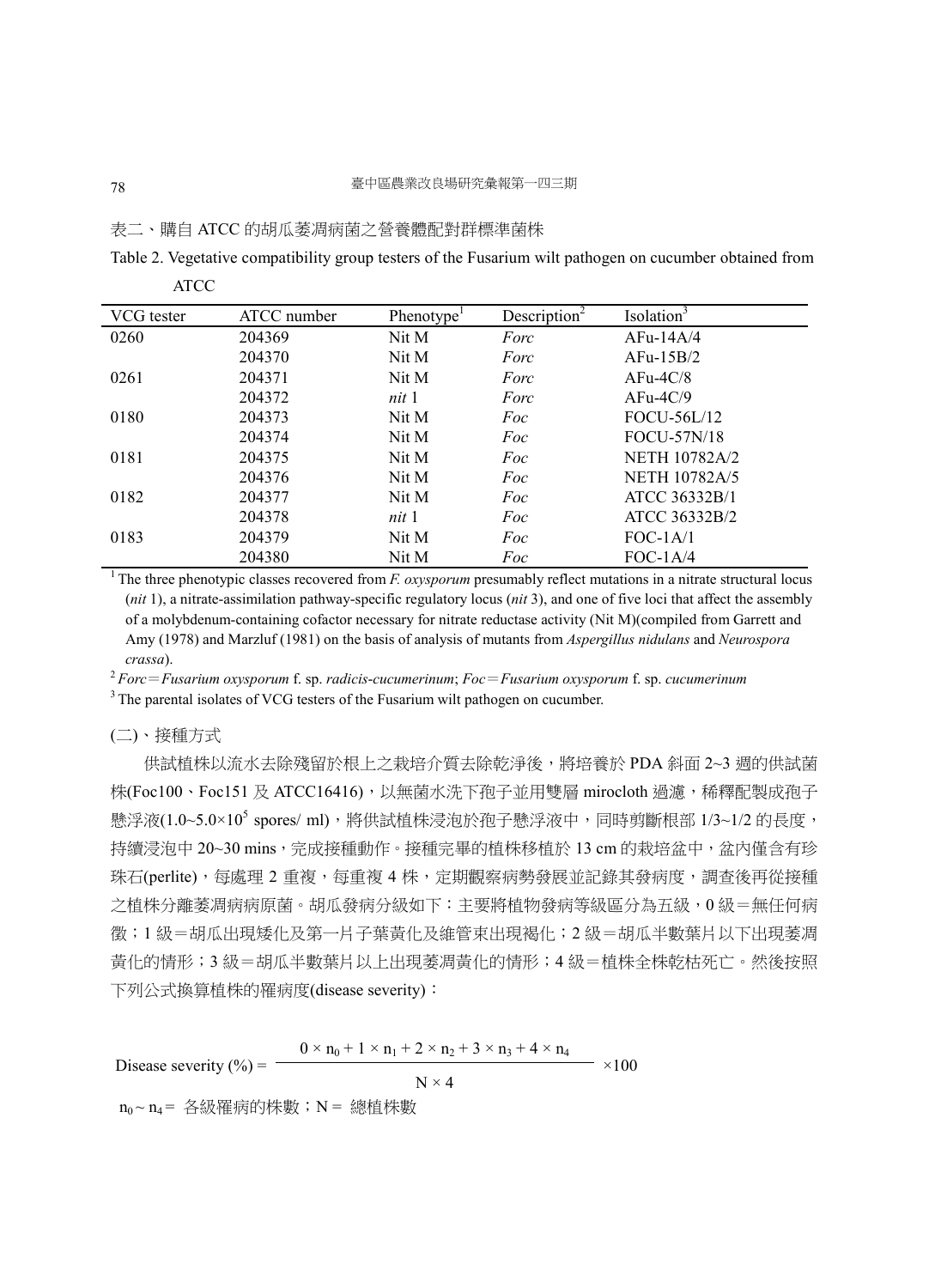#### 三、溫度對胡瓜萎凋病病勢發展之影響

供試菌株經單孢培養於 PDA 斜面 2 至 3 週後,加入 9 ml 無菌水洗下孢子,連續 2 次,直接加 入經高溫高壓滅菌(121℃,1.2 Kg/cm<sup>2</sup>,20 min)的去殼燕麥粒砂土培養基(燕麥粒:砂土:水=100: 100:20,w/w/v)中(Scher & Baker, 1982)。於室溫(25~28℃)下培養,12 hrs 光照,每週將燕麥砂土 培養基均勻搖晃,使內部菌絲均勻生長,2 週後加入相同體積的田土(20 mesh, 0.840 mm 網篩過濾 後滅菌),並加入10~20 ml 無菌水將其潤濕,再次培養 1 週後,取出陰乾,1 週後以粉碎機(RT-04, 榮聰精密科技,臺灣)磨碎完畢便可進行菌量測試(秤取 1 g 的土壤樣品, 加入無菌水補足至 10 ml, 均勻震盪後,依序進行 10 倍系列稀釋。取各濃度稀釋液 1 ml 均勻平展於五氯硝苯蛋白腖瓊脂培養 基平板上,5~7 天後依菌落出現的數目,推算每克土壤中的病原菌含量。)作為試驗的人工混菌土 接種源,並依試驗所需濃度與溫室無胡瓜萎凋病菌之自然土混合均勻,配製成濃度為 1.0-5.0×10<sup>3</sup>(propagules/g soil)之供試人工混菌土壤備用。將上述供試植株移至人工混菌土壤以完成 接種,每處理 4 盆,每盆 3 株。隨後分別置於 17 及 28℃植物生長箱中,逐週觀察並記錄其發病度。

#### 四、營養菌絲親和群(VCG)之測定

本試驗參照 Correll 氏等人於 1987 年<sup>(3)</sup>的研究,並加以修改進行之。硝酸的營養缺陷株之產生 (generation of nitrate nonutilizing mutants):將 Foc100、Foc143、Foc151、Foc829、Foc917 及 ATCC16416 等供試菌株單孢培養在完全培養基(complete medium, CM)上,經 5-7 天後,以打孔器切下菌絲塊(直 徑 7 mm)移植於含氯酸(chlorate)之馬鈴薯葡萄糖瓊脂(potato dextrose agar with chlorate, PDC)或含氯 酸之最小瓊脂(minimal agar with chlorate, MMC)培養基上。所有供試菌株培養在上述條件下,篩選 能快速生長的扇形菌絲部份(sectors),再將其移植於最小瓊脂培養基(minimal agar, MM)與 CM 培養 基上。所得到之菌株在 MM 上,菌落稀疏且無氣生菌絲,即視為硝酸的營養缺陷株(nit mutants), 而其在 CM 培養基上可恢復成野生型態,即菌落緻密且有氣生菌絲。

硝酸的營養缺陷株之表現型測定(*Nit* mutant phenotypes):根據 Correll 氏等人(3)所報告的方法, 將供試營養缺陷株培養在 MM 培養基上,經 5~7 天後,以打孔器切下其菌絲塊(直徑 7mm)移植於 含有五種不同氮素源的基本培養基(basal medium, BM)上,包含(1)硝酸培養基(nitrate medium=MM)、 (2)亞硝酸培養基(nitrite medium=BM plus 0.5 g/L NaNO2)、(3)次黃嘌呤培養基(hypoxanthine medium =BM plus 0.2 g/L hypoxanthine)、(4)銨培養基(ammonium medium=BM plus 1 g/L ammonium tartrate) 和(5)尿酸培養基(uric acid=BM plus 0.2 g/L uric acid)。培養條件同上述,並以野生型菌株作對照, 於 4 天後觀察並記錄菌落型態。根據 Garrett 和 Amy(5)及 Marzluf(11)等學者報告,利用來自 *Aspergillus nidulans* 與 *Neurospora crassa* 之硝酸營養缺陷株在上述五種培養基上的生長情形,可分成五個表現 型。但若換成 *F. oxysporum* 後,只能測出三型即 *nit 1*、*nit 3*、Nit M。表現型 *nit 1* 除在硝酸培養基 上生長形態與缺陷株一樣,在其他四種培養基上菌落型態均呈野生型;表現型 *nit 3* 在硝酸培養基 與亞硝酸培養基上生長與缺陷株一樣,在其他三種培養基上菌落型態均呈野生型;表現型 Nit M 硝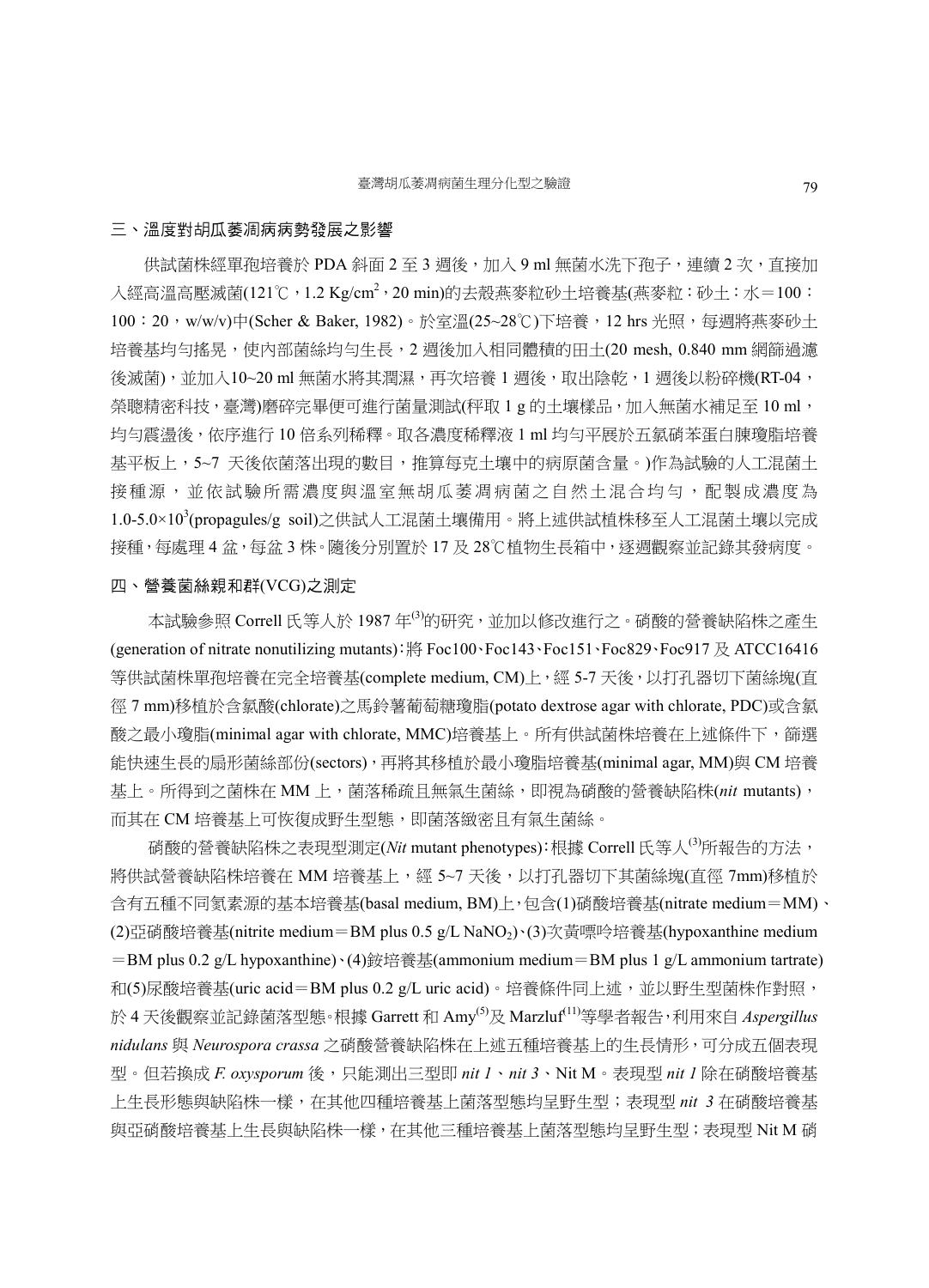酸培養基與次黃嘌呤培養基上生長形態與缺陷株一樣,在其他三種培養基上菌落型態均呈野生型。

親和性試驗(Compatibility tests):將供試營養缺陷株(*nit* mutants)的菌絲塊與 *Forc* 配對群標準 菌株 ATCC 204369、ATCC 204370、ATCC 204371 及 ATCC 204372 以及 *Foc* 配對群標準菌株 ATCC 204373、ATCC 204374、ATCC 204375、ATCC 204376、ATCC 204377、ATCC 204378、ATCC 204379 及 ATCC 204380 共 12 株(兩菌株為一群,分別屬於 VCG 0260、VCG 0261、VCG 0180、VCG 0181、 VCG 0182 及 VCG 0183)的菌絲塊以所有可能的配對方式對峙培養(距離 1~3 cm)在 MM 培養基上, 在上述條件下培養 7~14 天後,檢視並記錄其配對情形。將配對菌株於菌絲接觸處會形成濃密的氣 生菌絲者,視為配對成功。藉此鑑定出各供試菌株之營養體親合群。

#### 五、逢機增幅多形性 DNA 分析

將已培養於 PDA 斜面 2 週後的供試菌株,參照 Saitoh 等人於 2006 年的方式 $^{(17)}$ 抽取其 DNA 並 調整最終濃度在 50 ng/μl。依 Punja 與 Parker<sup>(15)</sup>所使用的引子序列(UBC 438、UBC 489 及 UBC 890) 進行 RAPD 的反應物,每一樣本參與反應的總體積為 25 μl,包含 50 ng 模版 DNA、100 μM 的去 氧核糖核苷三磷酸鹽(dNTPs; GeneMark Technology Co., Ltd., Tainan, Taiwan)、含 1 倍反應緩衝液 [10 mM Tris-HCl, pH 9.0; 50 mM KCl; 0.1 % (w/v) gelatin; 1.75 mM MgCl<sub>2</sub>; 0.1 % Triton X-100; GeneMark Technology Co., Ltd., Taiwan、0.4 μM 的引子及 1 單位(unit, U)的 Gen *Taq* DNA 聚合酵素 (GeneMark Technology Co., Ltd., Taiwan)。於核酸增幅反應系統(PTC-200, MJ research, Inc., Watertown, MA, USA)中進行 DNA 增幅, 其增幅條件為: 95℃、60 sec;95℃、30 sec,35℃、30 sec, 72℃、90 sec,共 35 個循環;72℃、10 min。完畢後取出反應產物進行瓊脂(agarose)電泳分析。

#### 六、專一性引子對(ForcF1/ForcR2)偵測臺灣產胡瓜萎凋病菌

 將前述不同來源地之供試菌株(Foc100、Foc106、Foc151、Foc183 及 Foc829)依上述方法抽取 其 DNA 並調整最終濃度在 50 ng/μl。並利用 PCR Master Mix Kit (Genemark Technology Co., Ltd, Taiwan)進行 PCR 反應。反應液組成包括 0.2μM 專一性引子對、200 μM dNTP、1.25 U Taq DNA polymerase、1.75mM MgCl2、反應緩衝液與 1μl 的 DNA,最後補去離子水至總體積為 25μl。利用 Programmable Heat Block (Px2 Thermal Cycler, Thermo Electron Corporation)進行 PCR 反應,其反應 條件如下:94℃、2 min;94℃、45 sec,65℃、45 sec,72℃、45 sec,共 30 個循環;72℃、10 min, 完畢後取出反應產物進行瓊脂(agarose)電泳分析。

## 研究結果

#### 一、寄主範圍

 供試葫蘆科作物(胡瓜、絲瓜、西瓜、香瓜及洋香瓜)以剪根接種法分別處理 Foc100、Foc151 及 ATCC16416(濃度為 1.0-5.0×10<sup>5</sup> spores/ml), 接種後置於溫室觀察其病勢發展。結果顯示供試菌株 Foc151 除可感染胡瓜、洋香瓜、香瓜以外,也會感染西瓜,接種 28 天後,其發病度介於 16-100%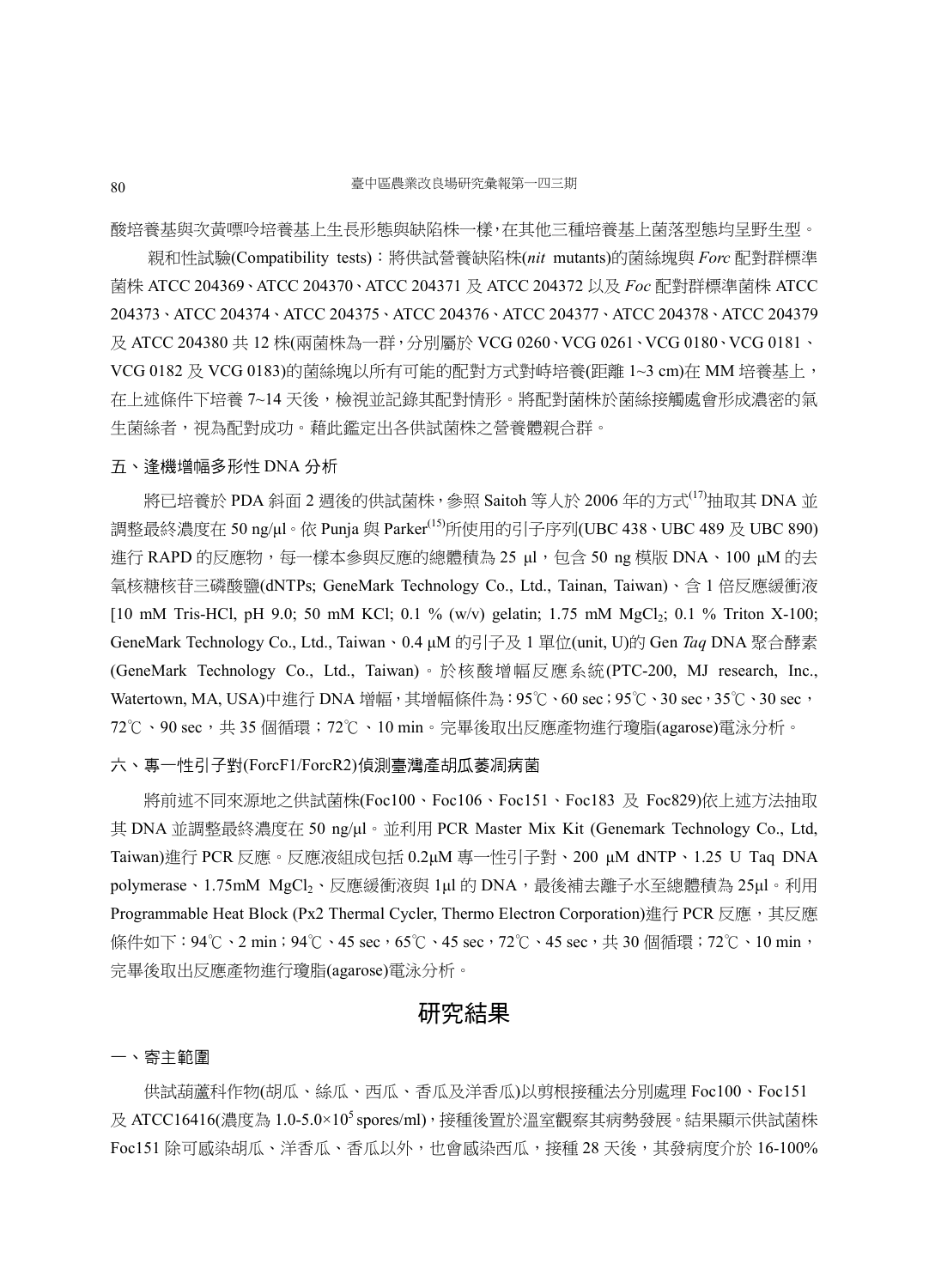之間。而 Foc100 與 ATCC16416 菌株皆僅能感染胡瓜、洋香瓜及香瓜,接種 28 天後,其發病度介 於 9~96%之間,而對西瓜則不具病原性。所有供試菌株對絲瓜皆不具病原性(表三)。

表三、*Foc* 標準菌株(ATCC 16416)與臺灣產胡瓜萎凋病菌之寄主範圍

Table 3. Host range of isolate ATCC 16416 and the Fusarium wilt pathogen of cucumber collected from

| Isolate           |          |           | Disease severity $(\% )$ |            |        |
|-------------------|----------|-----------|--------------------------|------------|--------|
|                   | Cucumber | Muskmelon | Melon                    | Watermelon | Loofah |
| Foc- $100$        | 96       |           | 62                       |            |        |
| Foc-151           | 100      | 16        | 34                       | 72         |        |
| <b>ATCC 16416</b> | 38       |           |                          |            |        |

<sup>1</sup> Eight plants of each treatment were recorded on a scale of 0~4; where 0=Health,  $1 = \frac{1}{2}$  cotyledon and first leaf with yellowing symptom,  $2$ = stunting, or> 1/2 leaves with yellowing symptom, 3=stem yellowing, vascular discoloration, and <1/2 leaves with wilt symptom, and 4=Plant wilt and dead. Data was recorded 28 days after inoculation.

## 二、溫度對胡瓜萎凋病病勢發展之影響

將長至 2~3 片真葉的胡瓜「萬吉」移植於盛有供試菌株 Foc100、Foc143、Foc151、Foc829、 Foc917 或 ATCC16416 之混菌土(濃度為 1.0~5.0×10<sup>3</sup> propagules/g soil)中, 分別置於 17 與 28℃之植 物生長箱中,21 天後,接種植株開始發病,隨天數增加其發病度愈趨嚴重。於接種後 42 天,17℃ 處理下,除接種 Foc100 與 Foc829 之植株,其發病度分別為 88.9 與 45.8%之外,其餘菌株之發病 度為 0 或低於 20%。而在 28℃處理下,接種所有臺灣產供試菌株之植株均會發病,其發病度介於 38.9~100%。而接種 ATCC16416 之植株在 28℃處理下,其發病度為 89.6%,但在 17℃處理下其發 病度僅有 6.3% (表四)。

## 三、營養體親和性試驗

Taiwan

 每一供試菌株至少篩選出 20 株營養缺陷株,其表現型(*Nit* mutant phenotypes)最多含有 3 型(*nit 1*、*nit 3* 及 Nit M),一般至少有 2 型(*nit1* 與 *nit*3)。每一供試菌株挑選 2-3 株不同表現型的菌株與營 養菌絲配對群標準菌株(VCG testers)(VCG 0260、0261、 0180、0181、0182 及 0183)在 MM 培養基 上進行對峙培養。營養體親合的缺陷株,會產生異核現象(heterokaryon), 在 MM 培養基中央形成 濃密的氣生菌絲。目前已測試的臺灣產菌株有 Foc100、Foc143、Foc151、Foc829、Foc917 及 ATCC16416。缺陷株 100M16 屬於 VCG 0180;缺陷株 100P01、143P14、143M11、151M13、151P15、 829M02、829M07 及 829P04 屬於 VCG 018-(各營養缺陷株與所有供試 VCG testers 均不親和, 但其 彼此間會親和)<sup>(14)</sup>;缺陷株 917P12、917M01、16416P04、16416P06 及 16416M05 屬於 VCG 018-HSI(各 營養缺陷株與所有供試 VCG testers 均不親和,且其彼此間亦不親和)<sup>(14)</sup>(表五)。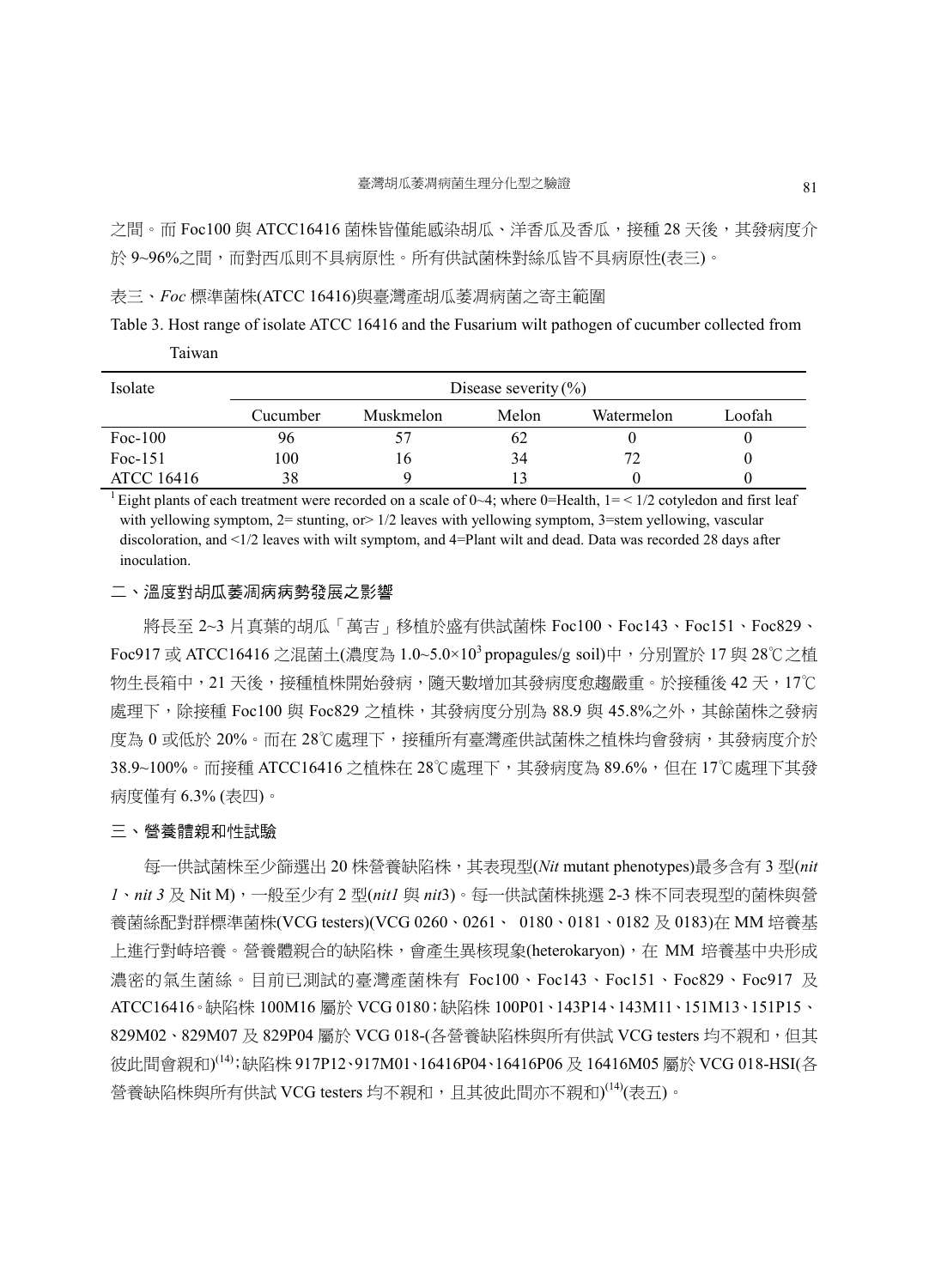### 四、逢機增幅多形性 DNA 分析

本研究選出 3 個能展現分化型變異性的引子分別為 UBC 438、UBC 489 及 UBC 890,對 13 株 *Fusarium oxysporum* 菌株所增幅的 DNA 片段大小分別在 300 至 3,000 bp 之間。結合 UBC 438 增幅 的 RAPD 指紋(300~1,000 bp 間之 DNA 片段)、UBC 489 增幅的 RAPD 指紋(500~3,000 bp 間之 DNA 片段)以及 UBC 890 增幅的 RAPD 指紋(400~1,000 bp 間之 DNA 片段),以 Jaccard's similarity coefficient 計算菌株之間的相似度,依 UPGMA 程序建構樹狀圖。以絲瓜萎凋病菌 Fol-529 與香瓜 萎凋病菌 Fom-5 為外群,則臺灣產胡瓜萎凋病菌約可分成兩群:Foc-143 與 Foc-917 為一群,Foc-151、 Fco-183、Foc-829、Fco-100、Foc-106 及 Foc-105 為另一群,兩群相似度分別都在 86%以上,其中 Foc-151、Fco-183 及 Foc-829 三株菌株之相似度為 100%。另外,ATCC 204369 與 ATCC 204371(*Forc* 的營養體配對群標準菌株)之相似度亦為 100%,兩菌株與 ATCC 16416(*Foc* 標準菌株)之相似度為 69%。而 ATCC 204369、ATCC 204371 及 ATCC 16416 與臺灣產胡瓜萎凋病菌菌株之相似度在 56% 以上(圖一)。



圖一、由引子 UBC438、UBC489 與 UBC890 個隨機引子對胡瓜萎凋病菌菌株所增幅的 RAPD 指紋,由 Jaccard's similarity coefficient 算出菌株之間的相似度,依 UPGMA 程序建構樹狀圖。

Fig. 1. UPGMA dendrogram of RAPD similarities among isolates of the Fusarium wilt pathogen on cucumber based on similarity index, primer UBC438, UBC489 and UBC890.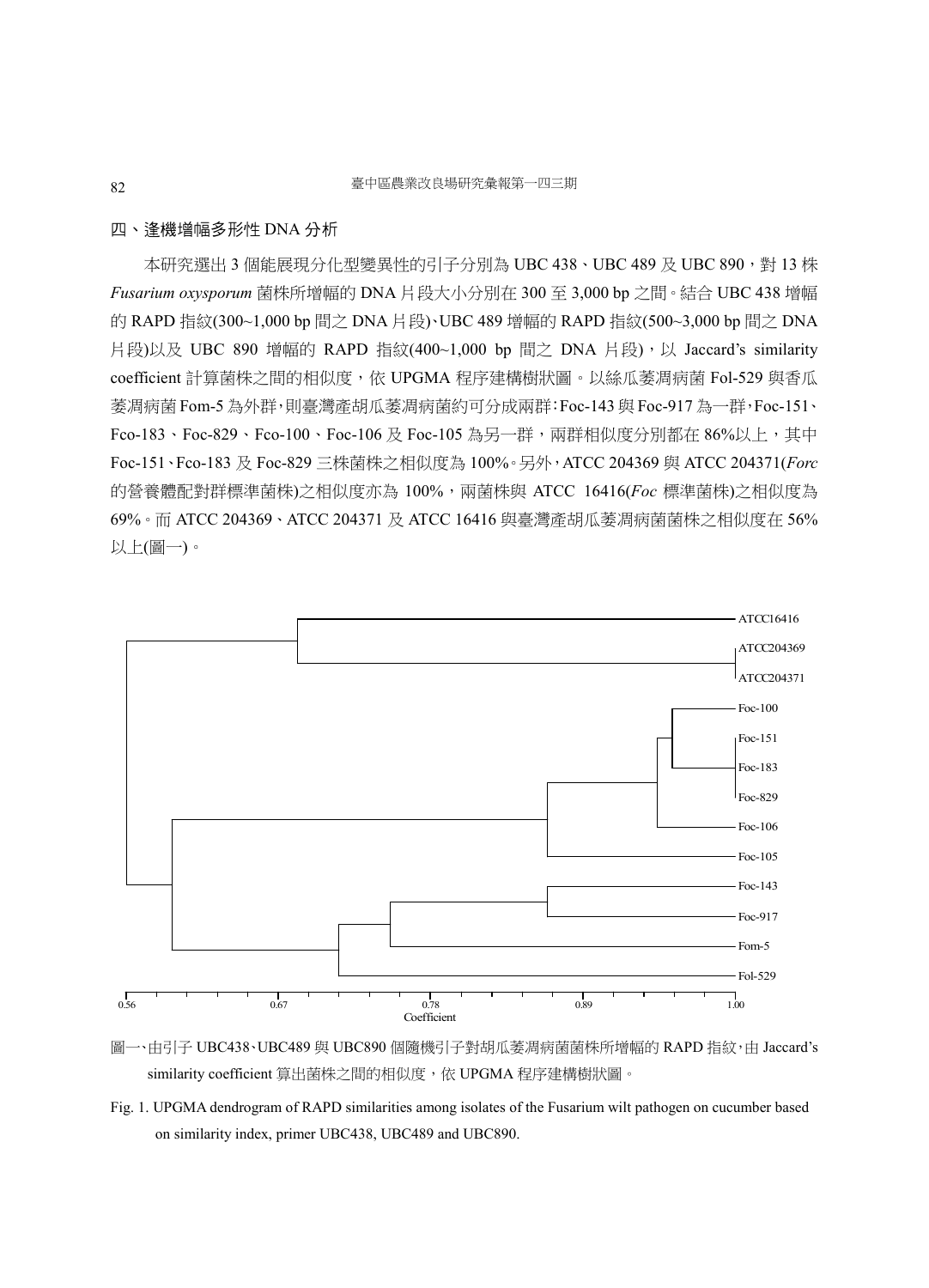## 五、專一性引子對(ForcF1&ForcR2)偵測臺灣產胡瓜萎凋病菌

 以 ForcF1&ForcR2 進行偵測臺灣產胡瓜萎凋病菌菌株(Foc100、Foc106、Foc151、Foc183 及 Foc829),*Foc* 標準菌株 ATCC16416,和 VCG 標準菌株(*Forc* : ATCC204369、ATCC 204370、ATCC 204371 及 ATCC 204372;*Foc* : ATCC204373、ATCC 204374、ATCC 204375、ATCC 204376、ATCC 204377、ATCC 204378 及 ATCC 204379)。結果顯示僅在 ATCC204369、ATCC 204370、ATCC 204371 及 ATCC 204372 等四株菌株會出現大小為 277 bp 的專一條帶(圖二)且大小與國外報導相符,而臺 灣產菌株、ATCC16416 及 *Foc* 的 VCG 標準菌株皆不會被增幅出條帶(圖二)。

# 檢討與建議

國外學者報告危害胡瓜的尖鐮胞菌有兩個生理分化型,分別是 Owen <sup>(13)</sup>描述引起萎凋病的 *Fusarium oxysporum* f. sp. *cucumerinum*(*Foc*)和 Vakalounakis (18) 描述引起根與莖腐病的 *F. oxysporum* f. sp. *radicis*-*cucumerinum* (*Forc*)。根據 1980 年 Lin 和 Chang 兩氏的報告指出(7),*Foc* 未見有菌核出 現, 孢叢亦少; 在1955 及1956年Owen氏報告中亦指出同樣的結果(12,13)。而1996年希臘 Vakalounakis 學者研究報告 Forc 可產生許多藍綠色菌核,雖本研究部分供試菌株培養過程可觀察到藍綠色菌核 的存在,然菌核之有無,無法作為區分 *Forc* 與 *Foc* 的依據(18)。長久以來,尖鐮胞菌病原菌的鑑定 完全依賴病原性(pathogenicity)測試,而病原性測試要採用大量與不同的寄主植物鑑別品種 (differential cultivars),不但費時而且執行不易(10),病原性測試也受溫度、播種方法等因子的影響(2)。 本研究中,臺灣產供試菌株 Foc151 能感染胡瓜、洋香瓜、香瓜與西瓜;而 Foc100 與 ATCC16416 菌株僅能感染胡瓜、洋香瓜及香瓜,而對西瓜則不具病原性,而所有供試菌株對絲瓜皆不具病原性。 在溫室利用胡瓜進行混菌土接種試驗顯示,除菌株 ATCC16416 外,其餘臺灣產供試菌株皆會造成 根腐與莖腐的病徵,病原菌主要藉由植株下胚軸和根之交接處(peg),或其附近的支根皮層侵入。 此外 Appel 和 Gordon 兩氏(1)亦證實,*F. oxysporum* f. sp. *cucumerinum* 可由皮層組織侵入感染寄主。 即病原菌由胚軸基部和根部交接處侵入危害時,會使胚根無法發芽,或伸出後隨之腐爛,造成幼苗 猝倒病徵;而僅從支根侵入感染時,蔓延至莖部維管束則需要較長時間。因此在田間或溫室以混菌 土接種時,會先造成幼苗猝倒或植株矮化,至 40 天左右罹病株才大量發病(表四);此時正值結果 時期,植株對水分及養分之需求大增,因而加速其病勢發展。本研究中所有供試菌株之最適發病溫 度,各菌株間略有差異。除接種 Foc100 與 Foc829 菌株之植株,在 17 與 28℃均會發病,其餘菌株 包括 ATCC16416,則較傾向於高溫 28℃發病。而希臘學者 Vakalounakis 氏(18)指出 *Forc* 的最適發病 溫度則為 17℃。筆者認為不同地區環境氣候不同,病原菌為適應當地氣候,或許會自然汰選出適 應生存的菌株。臺灣周年皆可栽培胡瓜,或許因而篩選出不管在低溫或高溫季節皆可造成病害之病 原菌。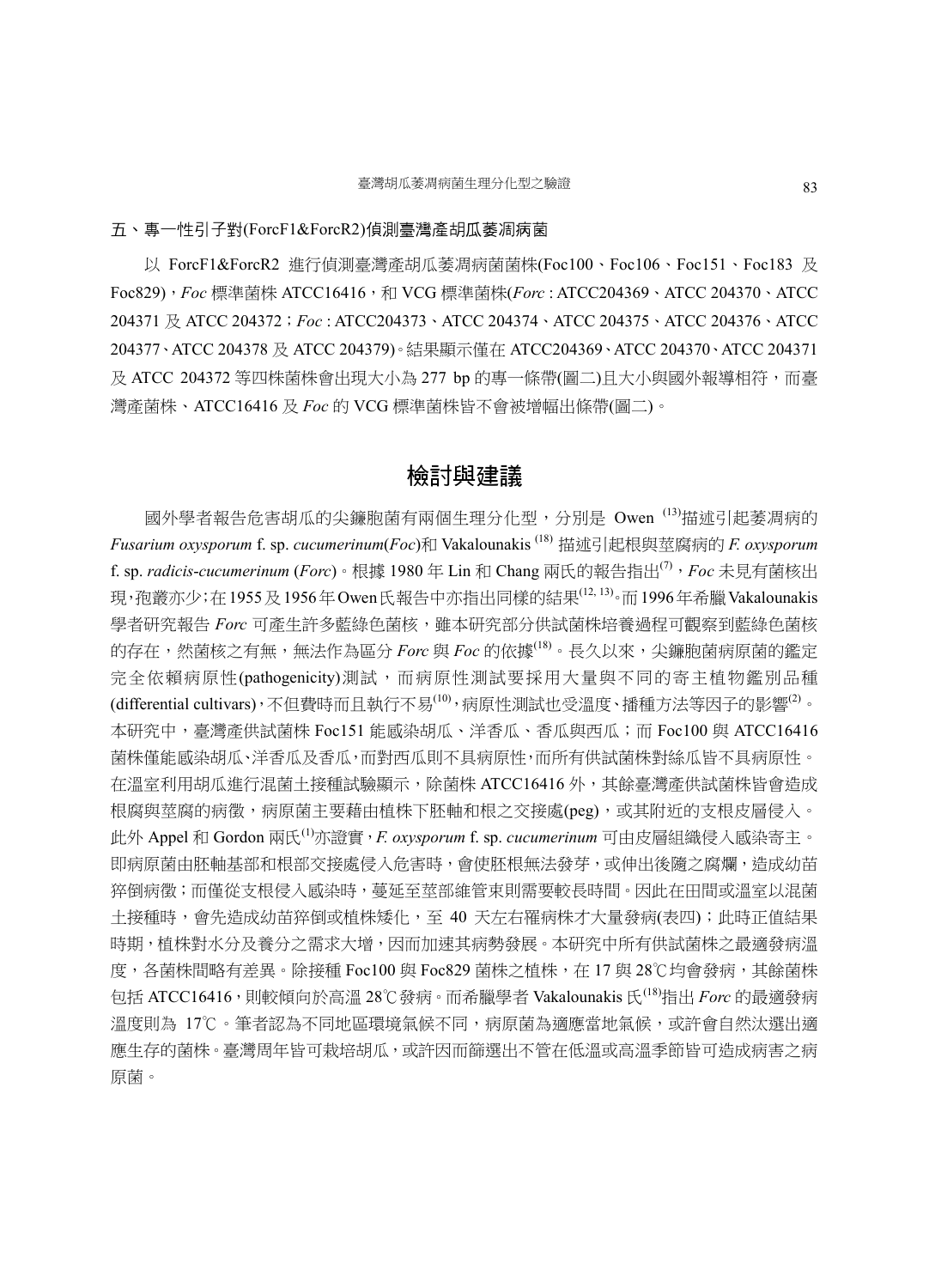

M 1 2 3 4 5 6 7 8 9 10 11 M M 12 13 14 15 16 17 18 19 M

- 圖二、利用 *Fusarium oxysporum* f. sp. *radicis-cucumerinum* 專一性引子對(ForcF1&ForcR2)進行 PCR 來偵測胡 瓜萎凋病菌。專一性引子對(ForcF1 & ForcR2)能針對 Forc 的菌株進行增幅,並產生一大小為 277 bp 的 專一性條帶。圖中編號 1-4 為 Forc 之 VCG 標準菌株,分別為 ATCC 204369、ATCC 204370、ATCC 204371 與 ATCC 204372;編號 5-11 為 *Foc* 之VCG標準菌株,分別為 ATCC 204373、ATCC 204374、ATCC 204375、 ATCC 204376、ATCC 204377、ATCC 204378 與 ATCC 204379;編號 12 為 ATCC 204369 作為正對照組, 而編號 13-17 為臺灣產胡瓜萎凋病菌菌株,分別為 Foc100 、Foc106 、Foc151 、Foc183 與 Foc829; 編號 18 為 Foc 之標準菌株 ATCC16416 作為負對照組, 而編號 19 則是利用去離子水作為空白對照組。
- Fig. 2. The specific primers (ForcF1&ForcR2) of *Fusarium oxysporum* f. sp. *radicis-cucumerinum* were used to detect the isolates of fusarium wilt pathogen on cucumber by using polymerase chain reaction (PCR). PCR using primers ForcF1 and ForcR2 which amplifies a 277-bp product from genomic DNA of *Forc* isolates. Numbers on the both sides (lane M) are the 100 bp DNA ladder marker (GeneMark). Lane number is corresponded to the following isolates: lanes 1 to 4 were the VCG type strains of *Forc*: ATCC204369, ATCC 204370, ATCC 204371 and ATCC 204372, respectively; lanes 5 to 11 were the VCG type strains of *Foc*: ATCC204373, ATCC 204374, ATCC 204375, ATCC 204376, ATCC 204377, ATCC 204378 and ATCC 204379, respectively; lanes 12 was used ATCC204369 as a positive control; lane 13 to 17 were the isolates collected in Taiwan: Foc100, Foc106, Foc151, Foc183 and Foc 829, respectively; lane 18, ATCC 16416 was used as a negative control; lane  $19$ , sterile  $dH<sub>2</sub>O$  was used as a negative control.

*Forc* 與 *Foc* 以及其他 *F. oxysporum* 分化型之區別,可以從病徵學與適當的寄主之病原性測試(18), 然這些試驗通常是費時且有時結果不易明確判斷(21)。因此,需要利用其他的方式來區分 *F.*  oxysporum 菌株,而進行營養體親和群(vegetative compatibility group, VCG)試驗剛好可以達到這個 目的(8,16)。本研究中探討的*Forc*與*Foc*剛好分屬於不同的VCGs,*Forc*包含三個VCGs,分別為0260、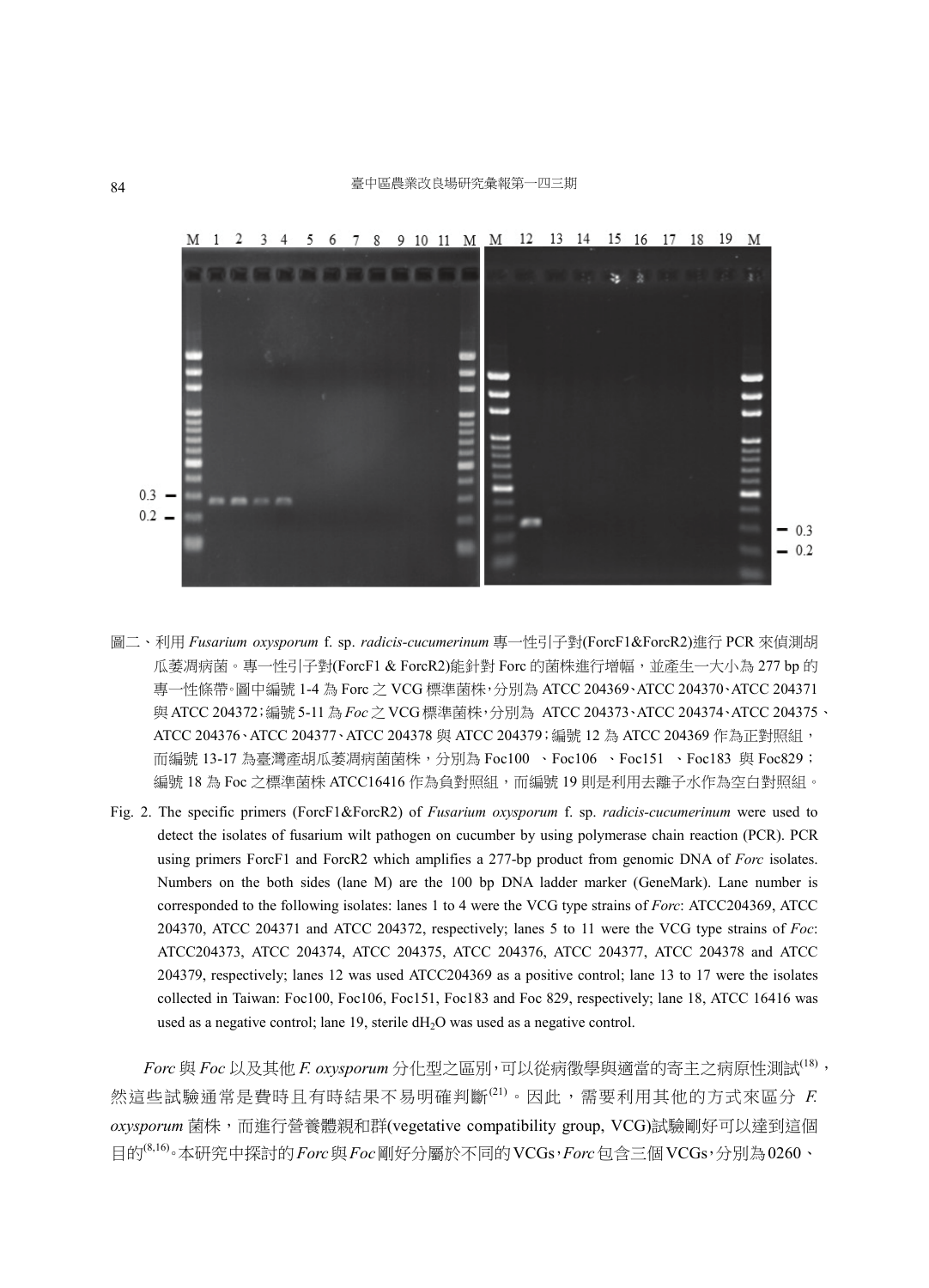0261 及 0260/261 (bridging group);*Foc* 則包含 0180、0181、0182 以及 0183 四個 VCGs(19)。目前本 研究測試的臺灣產菌株有 Foc100、Foc151、Foc829、Foc917、Foc143 及 ATCC 16416。所有供試 菌株之缺陷株除 100M16 屬於 *Foc* 之 VCG 0180 中的一群外,其餘缺陷株配對結果為 VCG 018-或 VCG-HSI(表五)。至於其他供試缺陷株為何無法與所有 *Foc* 的營養體配對群標準菌株配對出結果, 筆者認為臺灣產菌株與國外菌株間有其差異性,因而造成無法配對。Vakalounakis 氏等人 $^{(20)}$ 曾指出 中國胡瓜萎凋病菌 34 株供試菌株中,只有 3 株菌株屬於原本的 VCG 分類群(VCG 0183),有 18 株 被歸類在四個新的 VCG 中,分別為 VCG 0184、0185、0186 及 0187。因此,未來希望可以從鄰沂 國家(如中國),取得 *Foc* 新的 VCG 標準菌株進行配對,或許可以得到明確的結果。

 Vakalounakis 與 Fragkiadakis 兩氏(19)的報告中指出,利用 RAPD 指紋型可以將 *Foc* 與 *Forc* 兩分 化型區分,且屬於不同的親緣分枝;而此結果亦被 Punja 與 Parker 兩氏(15)證實。在本研究中,利用 UBC438、UBC489 及 UBC890 三個引子對 13 株 *Fusarium oxysporum* 菌株進行 RAPD 指紋分析。 結果顯示臺灣產胡瓜萎凋病菌可分成兩群:Foc-143 與 Foc-917 為一群;Foc-151、Fco-183、Foc-829、 Foc-100、Foc-106 及 Foc-105 為另一群(圖一)。其與 ATCC 204369、ATCC 204371(*Forc* 的營養體配 對群標準菌株)及 ATCC 16416(*Foc* 標準菌株)之相似度僅為 56%,顯示臺灣產供試菌株與國外標準 菌株間相似度不高,未來可再測試更多不同的引子,以利判讀臺灣產供試菌株與國外標準菌株的親 緣關係。此外,本研究透過已發表之 *Forc* 的專一性引子對(ForcF1/ForcR2)進行 DNA 序列增幅,結 果顯示僅有 *Forc* 的 VCG 標準菌株可被偵測得到,而臺灣的菌株皆不會被增幅出專一條帶;而筆者 亦嘗試使用已發表之 Foc 專一性引對進行測試,然該引子對的靈敏度與專一性皆不如預期,因此 無法協助判斷臺灣產供試菌株的歸屬。

從上述接種病徵、寄主範圍、最適發病溫度等結果顯示,多數臺灣產供試菌株與 *Foc* 標準菌 株相近,然仍有部分菌株與 *Foc* 標準菌株有所不同。然而,病原菌在不同接種方式與環境條件, 或對不同寄主品種均會造成病徵表現上的差異。臺灣產供試菌株之寄主範圍雖然比 ATCC16416 菌 株廣,但在 Vakalounakis 氏<sup>(18)</sup>報告中,利用剪根法接種,*Forc* 除會感染胡瓜、洋香瓜及西瓜外, 也會感染絲瓜,但臺灣產供試菌株與 ATCC16416 均不會感染絲瓜。另外,臺灣產供試菌株在 17 或 28℃均可發病,與 Forc 只能於 17℃引起病害不同<sup>(18)</sup>;而且在 VCG 的結果中, Foc100 是屬於 *Foc* 中 VCG 0180 的一群。此外,*Forc* 的專一性引子對之增幅結果,顯示臺灣產供試菌株皆不屬於 *Forc*。因此,綜合目前研究的結果顯示,將臺灣產胡瓜萎凋病菌歸屬於 *Fusarium oxysporum* f. sp. *cucumerinum*。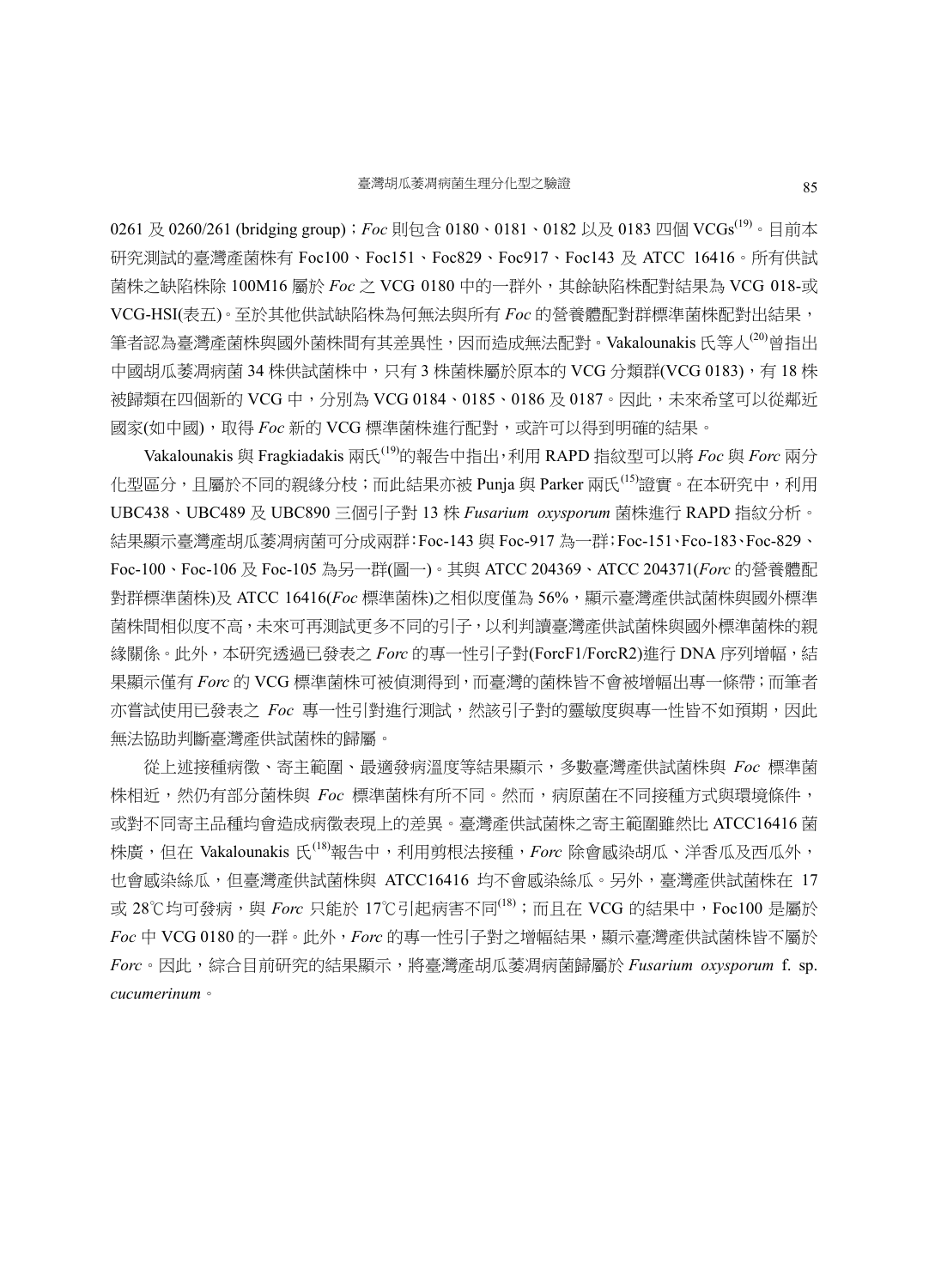| Treatment |   |   |                |                 |      |          | Disease severity <sup>2</sup> (%)        |   |   |                |                |      |      |                |
|-----------|---|---|----------------|-----------------|------|----------|------------------------------------------|---|---|----------------|----------------|------|------|----------------|
|           |   |   |                |                 |      |          | Temperature(°C) / Days after inoculation |   |   |                |                |      |      |                |
|           |   |   |                | 17°C            |      |          |                                          |   |   |                | 28°C           |      |      |                |
|           | 0 | 冖 | $\overline{4}$ | $\overline{21}$ | 28   | 35       | $\overline{4}$                           | 0 | 冖 | $\overline{4}$ | $\overline{c}$ | 28   | 35   | $\overline{4}$ |
| čK        |   |   |                |                 |      |          |                                          |   |   |                |                |      |      |                |
| Foc100    |   |   |                | 8.3             |      | 44.<br>4 | 88.9                                     |   |   |                | .<br>೧         | 50   | 66.7 | 86.1           |
| Foc143    |   |   |                | 0               |      | 0        | 0                                        |   |   |                | 0              | 0    | 10.4 | 72.9           |
| Foc151    |   |   |                | $\circ$         | 6.3  | 12.5     | 16.7                                     | c |   |                | 0              | 6.3  | 35.4 | 89.6           |
| Foc829    |   |   | ⊂              | 12.5            | 31.3 | 39.6     | 45.8                                     | ⊂ |   |                | 6.3            | 18.8 | 66.7 | 100            |
| Foc917    |   |   | ⊂              | ⊂               |      | 0        | $8.\overline{3}$                         |   | ⌒ |                | 0              | 5.6  | 13.9 | 38.9           |
| ATCC16416 | 0 |   | 0              | 0               | 0    | 6.3      | 6.3                                      | 0 | 0 | 0              | 0              | 6.3  | 16.7 | 89.6           |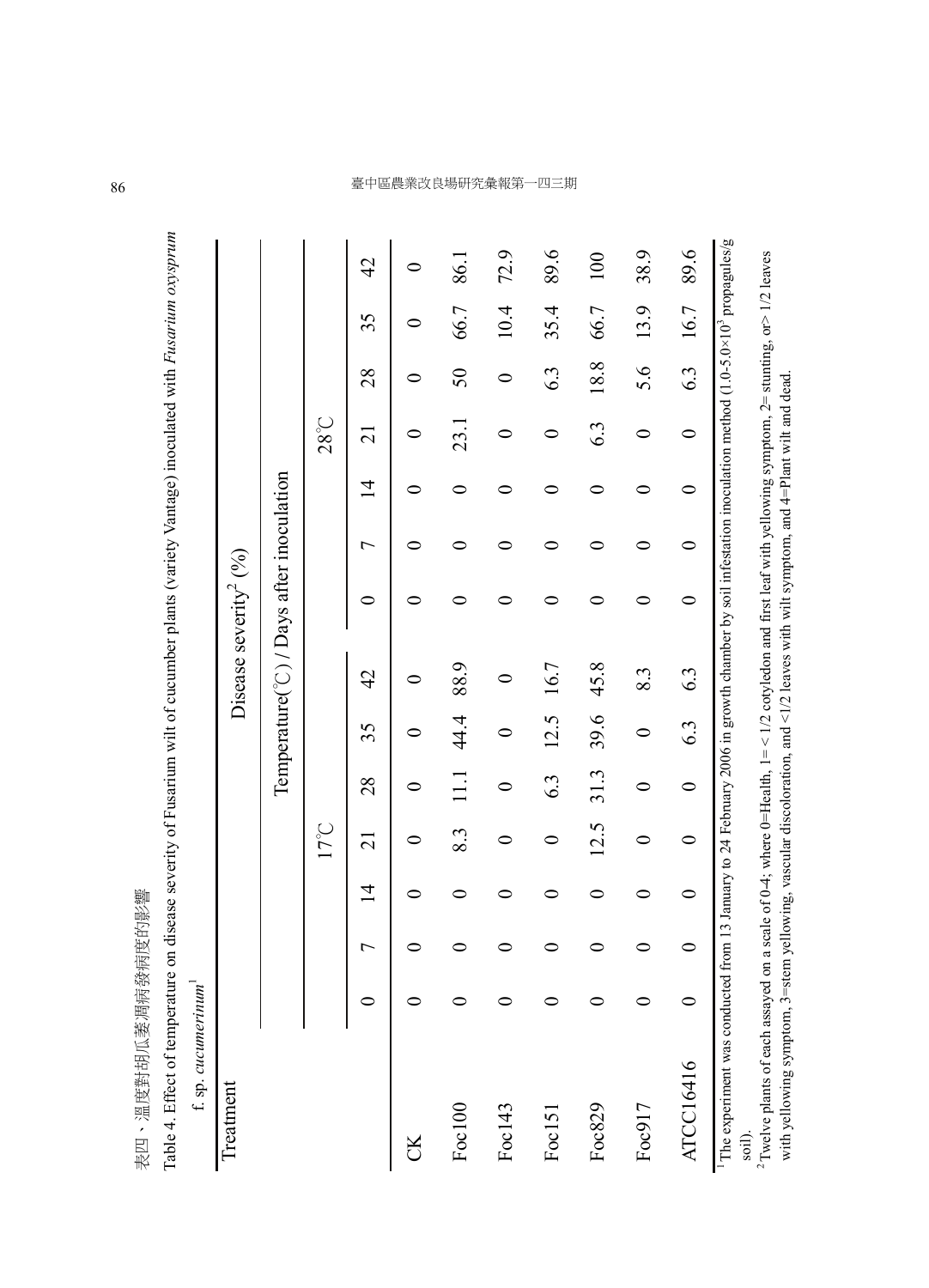| 204375<br>204374<br>$^{+}$ | 204377<br>204376 | 204379<br>204378 | 204380  |
|----------------------------|------------------|------------------|---------|
|                            |                  |                  |         |
|                            |                  |                  |         |
|                            |                  |                  |         |
|                            |                  |                  |         |
|                            |                  |                  |         |
|                            |                  |                  |         |
|                            |                  |                  |         |
|                            |                  |                  |         |
|                            |                  |                  |         |
|                            |                  |                  |         |
|                            |                  |                  | 018-HSI |
|                            |                  |                  | 018-HSI |
|                            |                  |                  | 018-HSI |
|                            |                  |                  |         |
|                            |                  |                  | 018-HSI |
|                            |                  |                  |         |

臺灣胡瓜萎凋病菌生理分化型之驗證 87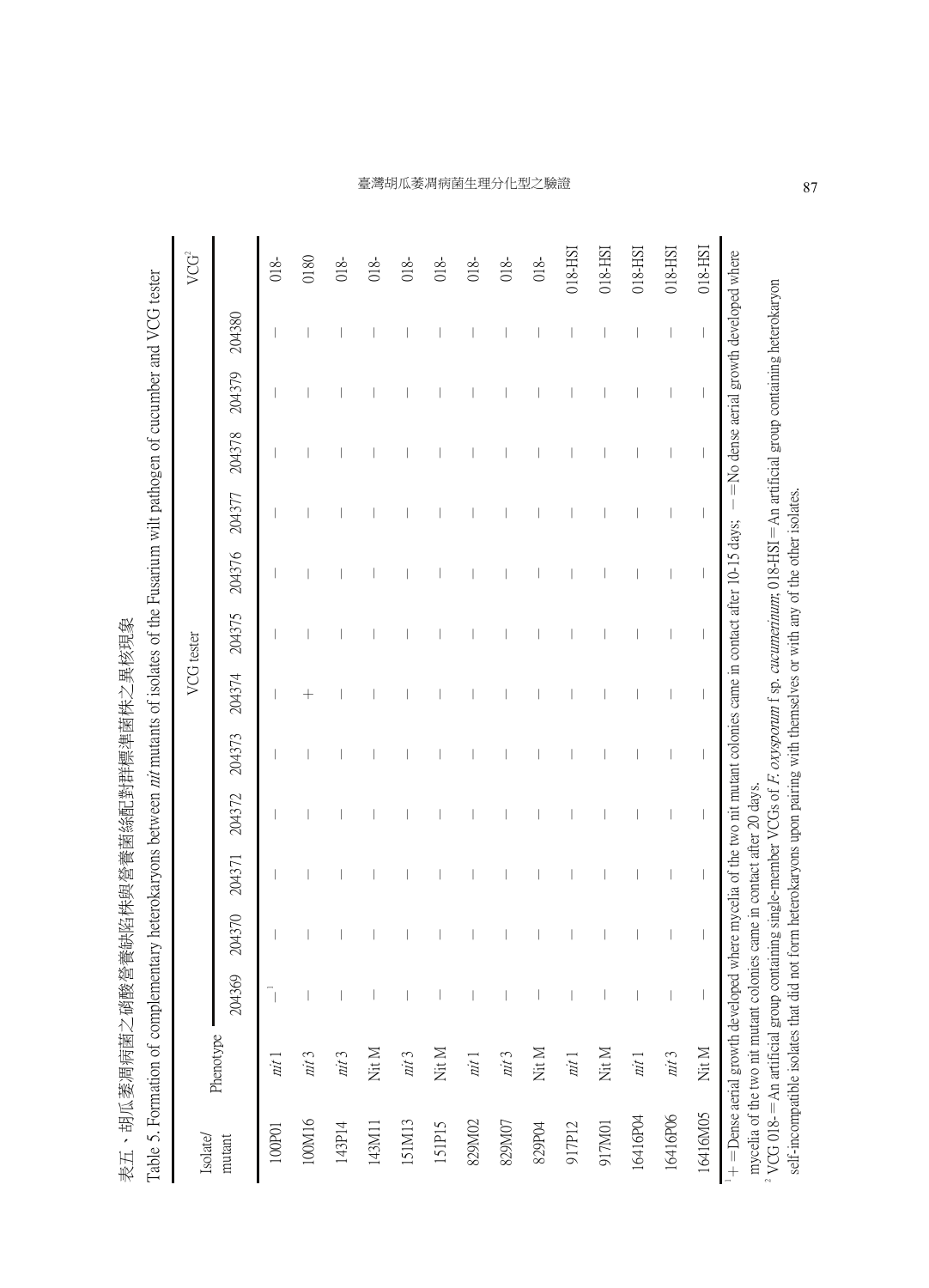參考文獻

- 1. Appel, D. J. and T. R. Gordon. 1994. Local and regional variation in populations of *Fusarium* from agricultural field soils. Phytopathology 84: 786-791.
- 2. Armstrong, G. M. and J. K. Armstrong. 1981. Fusarium: Disease, Biology and Taxonomy. In Anonymous, Formae Speciales and Races of *Fusarium oxysporum* Causing Wilt Disease, Pages 391-399. The Pennsylvania University Press, University Park.
- 3. Correll, J. C., C. J. R. Klittich and J. F. Leslie. 1987. Nitrate nonutilizing mutants of *Fusarium oxysporum* and their use in vegetative compatibility tests. Phytopathology 77: 1640-1646.
- 4. Fletcher, J. T. and H. G. Kingham. 1966. Fusarium wilt of cucumbers in England. Plant Pathol. 15: 85-89.
- 5. Garrett, R. H. and N. K. Amy. 1978. Nitrate assimilation in Fungi. Adv. Microb. Physiol. 18: 1-65.
- 6. Katan, T. and P. D. Primo. 1999 Current status of vegetative compatibility groups in *Fusarium oxysporum*: supplement. Phytoparasitica 27: 273-277.
- 7. Lin, Y. C. and H. J. Chang. 1980. First report of Fusarium wilt of cucumber. Plant Protec. Bull. 22: 437 (Abstract).
- 8. Leslie, J. F. 1993. Fungal vegetative compatibility. Annu. Rev. Phytopathol. 31: 127-150.
- 9. Lievens, B., L. Claes., D. J. Vakalounakis., A. C. R. C. Vanachter and B. P. H. J. Thomma. 2007. A robust identification and detection assay to discriminate the cucumber pathogens *Fusarium oxysporum* f. sp. *cucumerinum* and f. sp. *radicis*-*cucumerinum*. Environ. Microbiol. 9: 2145-2161.
- 10. Manicom, B. Q., M. Bar-Josph, J. M. Kotze and M. M. Becker. 1990. A restriction fragment length polymorphism probe relating vegetative compatibility groups and pathogenicity in *Fusarium oxysporum* f. sp. *dianthi*. Phytopathology 80: 336-339.
- 11. Marzluf, G. A. 1981. Regulation of nitrogen metabolism and gene expression in fungi. Microbiol. Rev. 45: 437-461.
- 12. Owen, J. H. 1955. Fusarium wilt of cucumber. Phytopathology 45: 435-439.
- 13. Owen, J. H. 1956. Cucumber wilt, caused by *Fusarium oxysporum* f. *cucumerinum* n. f. Phytopathology 46: 153-157.
- 14. Puhalla, J. E. 1985. Classification of strains of *Fusarium oxysporum* on the basis of vegetative compatibility. Can. J. Bot. 36: 179-183.
- 15. Punja, Z. K. and M. Parker. 2000. Development of Fusarium root and stem rot, a new disease on greenhouse cucumber in British Columbia, caused by *Fusarium oxysporum* f. sp. *radicis*-*cucumerinum*. Can. J. Plant Pathol. 22: 349-363.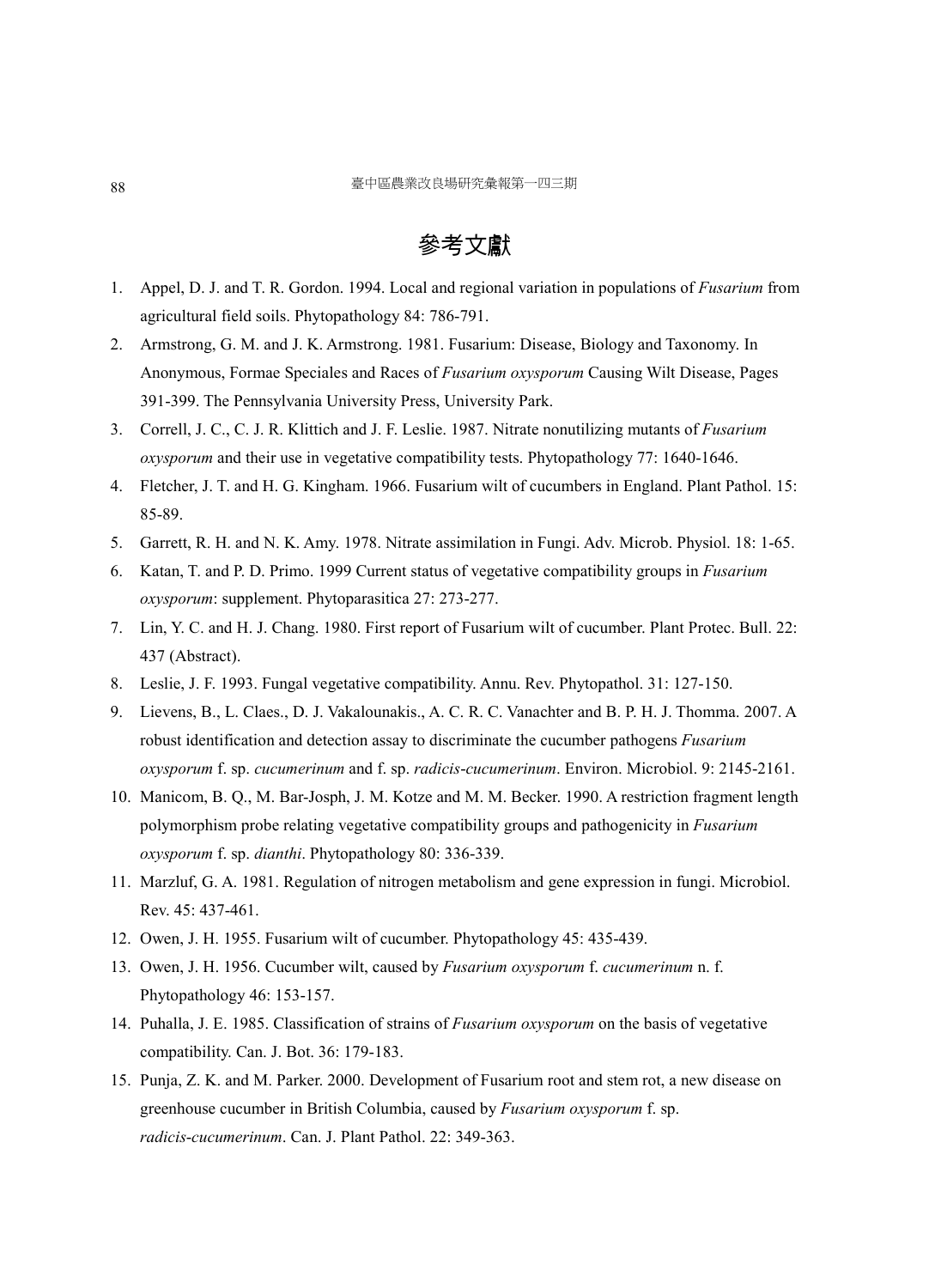- 16. Rowe, R. C. 1995. Recent progress in understanding relationships between *Verticillium* species and subspecific groups. Phytoparasitica 23: 31-38.
- 17. Saitoh, K., K. Togashi, T. Arie and T. Teraoka. 2006. A simple method for a mini-preparation of fungal DNA. J. Gen. Plant Pathol. 72: 348-350.
- 18. Vakalounakis, D. J. 1996. Root and stem rot of cucumber caused by *Fusarium oxysporum* f. sp. *radicis*-*cucumerinum* f. sp. nov. Plant Dis. 80: 313-316.
- 19. Vakalounakis, D. J. and G. A. Fragkiadakis. 1999. Genetic diversity of *Fusarium oxysporum* isolates from cucumber: Differentiation by pathogenicity, vegetative compatibility, and RAPD fingerprinting. Phytopathology 89: 161-168.
- 20. Vakalounakis, D. J., Z. Wang, G. A. Fragkiadakis, G. N. Skaracis and D. B. Li. 2004. Characterization of *Fusarium oxysporum* isolates obtained from cucumber in China by pathogenicity, VCG, and RAPD. Plant Dis. 88: 645-649.
- 21. Woo, S. L., A. Zoina, G. D. Sorbo, M. Lorito, B. Nanni, F. Scala and C. Noviello. 1996. Characterization of *Fusarium oxysporum* f. sp. *phaseoli* by pathogenic races, VCGs, RFLPs, and RAPD. Phytopathology 86: 966-973.
- 22. Yildiz, M. and N. Delen. 1977. Studies on the occurrence of Fusarium wilt of cucumber Ege region of Turkey. J. Turk. Phytopathology 6: 111-117.